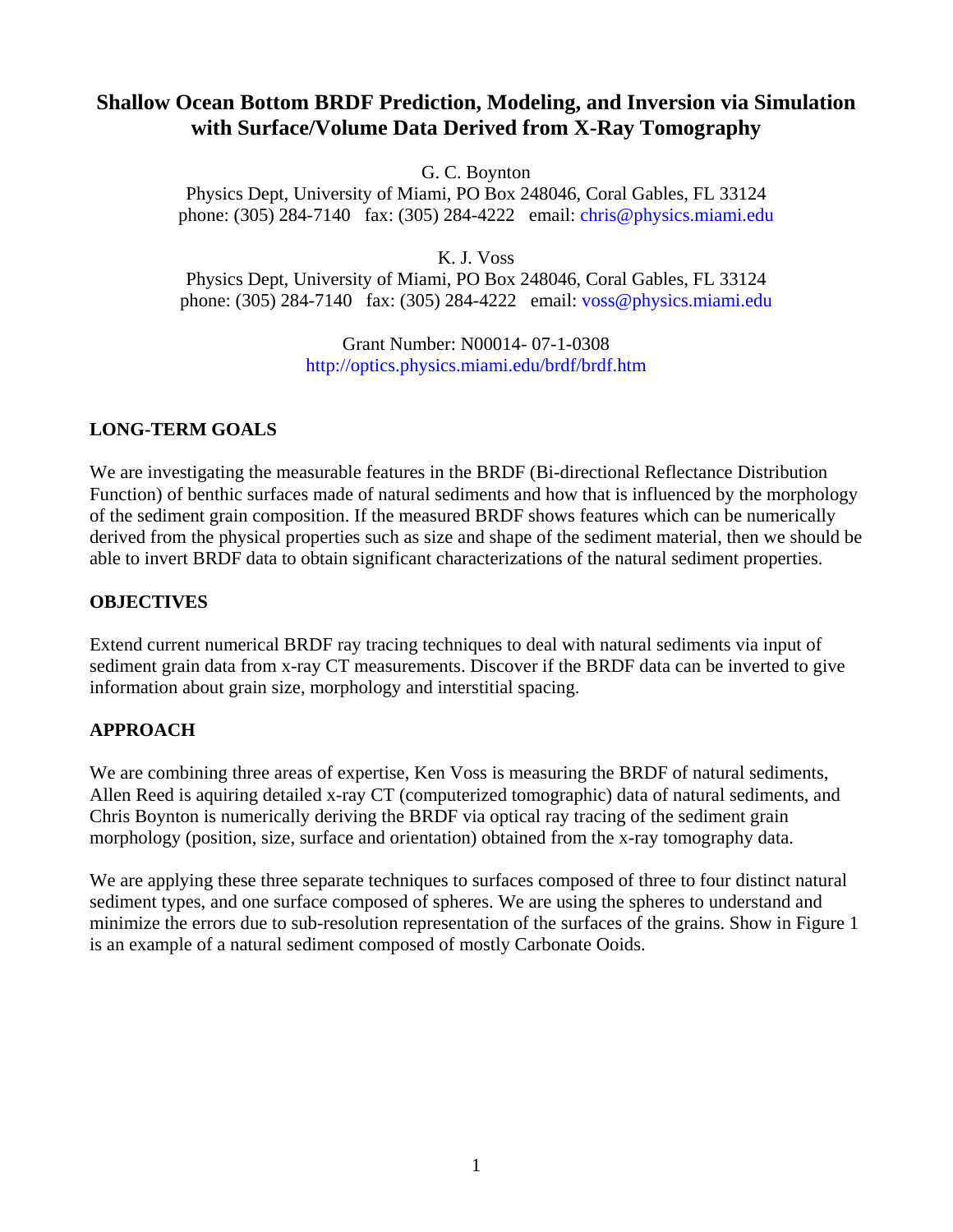| <b>Report Documentation Page</b>                                                                                                                                                                                                                                                                                                                                                                                                                                                                                                                                                                                                                                                                                                                                                                                                                                   |                             |                              |                       |                         | Form Approved<br>OMB No. 0704-0188                 |  |  |
|--------------------------------------------------------------------------------------------------------------------------------------------------------------------------------------------------------------------------------------------------------------------------------------------------------------------------------------------------------------------------------------------------------------------------------------------------------------------------------------------------------------------------------------------------------------------------------------------------------------------------------------------------------------------------------------------------------------------------------------------------------------------------------------------------------------------------------------------------------------------|-----------------------------|------------------------------|-----------------------|-------------------------|----------------------------------------------------|--|--|
| Public reporting burden for the collection of information is estimated to average 1 hour per response, including the time for reviewing instructions, searching existing data sources, gathering and<br>maintaining the data needed, and completing and reviewing the collection of information. Send comments regarding this burden estimate or any other aspect of this collection of information,<br>including suggestions for reducing this burden, to Washington Headquarters Services, Directorate for Information Operations and Reports, 1215 Jefferson Davis Highway, Suite 1204, Arlington<br>VA 22202-4302. Respondents should be aware that notwithstanding any other provision of law, no person shall be subject to a penalty for failing to comply with a collection of information if it<br>does not display a currently valid OMB control number. |                             |                              |                       |                         |                                                    |  |  |
| <b>1. REPORT DATE</b><br>2006                                                                                                                                                                                                                                                                                                                                                                                                                                                                                                                                                                                                                                                                                                                                                                                                                                      |                             | 2. REPORT TYPE<br>N/A        |                       | <b>3. DATES COVERED</b> |                                                    |  |  |
| <b>4. TITLE AND SUBTITLE</b>                                                                                                                                                                                                                                                                                                                                                                                                                                                                                                                                                                                                                                                                                                                                                                                                                                       |                             |                              |                       |                         | 5a. CONTRACT NUMBER                                |  |  |
| Shallow Ocean Bottom BRDF Prediction, Modeling, and Inversion via<br>Simulation with Surface/Volume Data Derived from X-Ray Tomography                                                                                                                                                                                                                                                                                                                                                                                                                                                                                                                                                                                                                                                                                                                             |                             |                              |                       |                         | <b>5b. GRANT NUMBER</b>                            |  |  |
|                                                                                                                                                                                                                                                                                                                                                                                                                                                                                                                                                                                                                                                                                                                                                                                                                                                                    |                             |                              |                       |                         | 5c. PROGRAM ELEMENT NUMBER                         |  |  |
| 6. AUTHOR(S)                                                                                                                                                                                                                                                                                                                                                                                                                                                                                                                                                                                                                                                                                                                                                                                                                                                       |                             |                              |                       |                         | <b>5d. PROJECT NUMBER</b>                          |  |  |
|                                                                                                                                                                                                                                                                                                                                                                                                                                                                                                                                                                                                                                                                                                                                                                                                                                                                    |                             |                              |                       |                         | 5e. TASK NUMBER                                    |  |  |
|                                                                                                                                                                                                                                                                                                                                                                                                                                                                                                                                                                                                                                                                                                                                                                                                                                                                    |                             |                              |                       |                         | 5f. WORK UNIT NUMBER                               |  |  |
| 7. PERFORMING ORGANIZATION NAME(S) AND ADDRESS(ES)<br>Physics Dept, University of Miami, PO Box 248046, Coral Gables, FL<br>33124                                                                                                                                                                                                                                                                                                                                                                                                                                                                                                                                                                                                                                                                                                                                  |                             |                              |                       |                         | 8. PERFORMING ORGANIZATION<br><b>REPORT NUMBER</b> |  |  |
| 9. SPONSORING/MONITORING AGENCY NAME(S) AND ADDRESS(ES)                                                                                                                                                                                                                                                                                                                                                                                                                                                                                                                                                                                                                                                                                                                                                                                                            |                             |                              |                       |                         | 10. SPONSOR/MONITOR'S ACRONYM(S)                   |  |  |
|                                                                                                                                                                                                                                                                                                                                                                                                                                                                                                                                                                                                                                                                                                                                                                                                                                                                    |                             |                              |                       |                         | 11. SPONSOR/MONITOR'S REPORT<br>NUMBER(S)          |  |  |
| 12. DISTRIBUTION/AVAILABILITY STATEMENT<br>Approved for public release, distribution unlimited                                                                                                                                                                                                                                                                                                                                                                                                                                                                                                                                                                                                                                                                                                                                                                     |                             |                              |                       |                         |                                                    |  |  |
| <b>13. SUPPLEMENTARY NOTES</b><br>The original document contains color images.                                                                                                                                                                                                                                                                                                                                                                                                                                                                                                                                                                                                                                                                                                                                                                                     |                             |                              |                       |                         |                                                    |  |  |
| 14. ABSTRACT                                                                                                                                                                                                                                                                                                                                                                                                                                                                                                                                                                                                                                                                                                                                                                                                                                                       |                             |                              |                       |                         |                                                    |  |  |
| <b>15. SUBJECT TERMS</b>                                                                                                                                                                                                                                                                                                                                                                                                                                                                                                                                                                                                                                                                                                                                                                                                                                           |                             |                              |                       |                         |                                                    |  |  |
| 16. SECURITY CLASSIFICATION OF:                                                                                                                                                                                                                                                                                                                                                                                                                                                                                                                                                                                                                                                                                                                                                                                                                                    |                             | <b>17. LIMITATION OF</b>     | 18. NUMBER            | 19a. NAME OF            |                                                    |  |  |
| a. REPORT<br>unclassified                                                                                                                                                                                                                                                                                                                                                                                                                                                                                                                                                                                                                                                                                                                                                                                                                                          | b. ABSTRACT<br>unclassified | c. THIS PAGE<br>unclassified | <b>ABSTRACT</b><br>UU | OF PAGES<br>5           | <b>RESPONSIBLE PERSON</b>                          |  |  |

| <b>Standard Form 298 (Rev. 8-98)</b> |                               |  |  |
|--------------------------------------|-------------------------------|--|--|
|                                      | Prescribed by ANSI Std Z39-18 |  |  |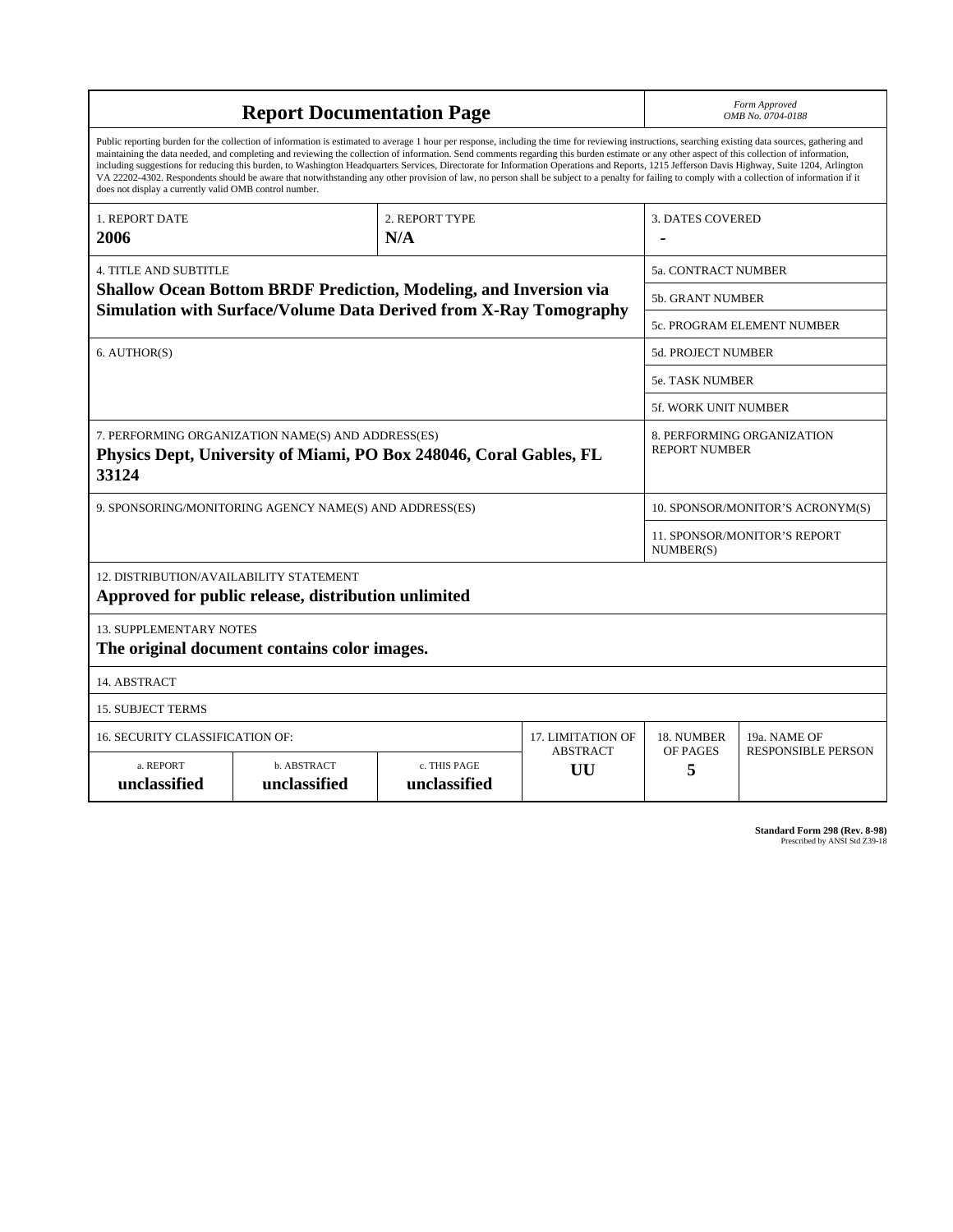

*Figure 1. Carbonate Ooid sample sediment surface [Image: a sample surface composed of Carbonate Ooids magnified to show the polished nature of the individual surfaces, the general ovoid shape and the general size distribution of the grains which appear to vary by no more than a factor of two in linear dimension.]* 

Ken Voss at the University of Miami Physics Department is using the previously developed BRDF meter capable of in-situ underwater and laboratory measurements [1] to measure the BRDF of the sample surfaces.

Allen Reed at NRL Stennis Space Center is aquiring the X-ray tomographic data from the prepared and optically measured sediments. The X-Ray tomographic technique produces data that gives a fine scale three dimensional description of the surface geometry of each individual grain and the interstitial spaces. Below are graphically rendered examples of the data from the X-ray CT device. Figure 2 shows a cubic section of the data revealing the detail of the grain and interstitial spacing. Figure 3 shows an individual grain's data extracted from the data represented in Figure 2 indicating the detail of the individual grains surface shape obtained from the x-ray CT data.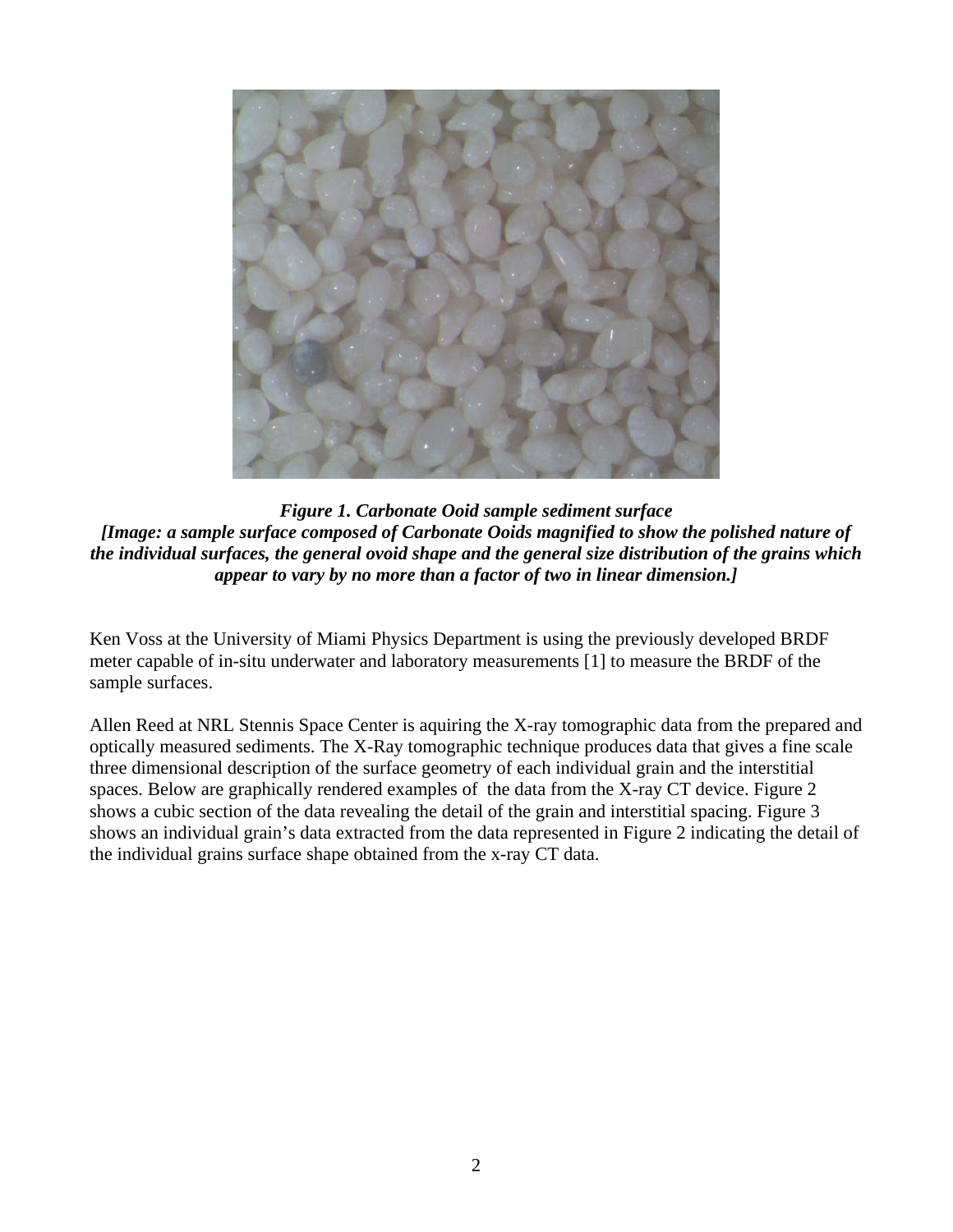

*Figure 2. Example section of x-ray CT data provided by Allen Reed, NRL SSC. [Image: three dimensional cubic section of natural sediment showing individual grains and interstitial spaces]* 



*Figure 3. Example x-ray CT data of individual grain in Figure 2. [Image: individual grain surface and apparent volume shown in a three dimensional representation]*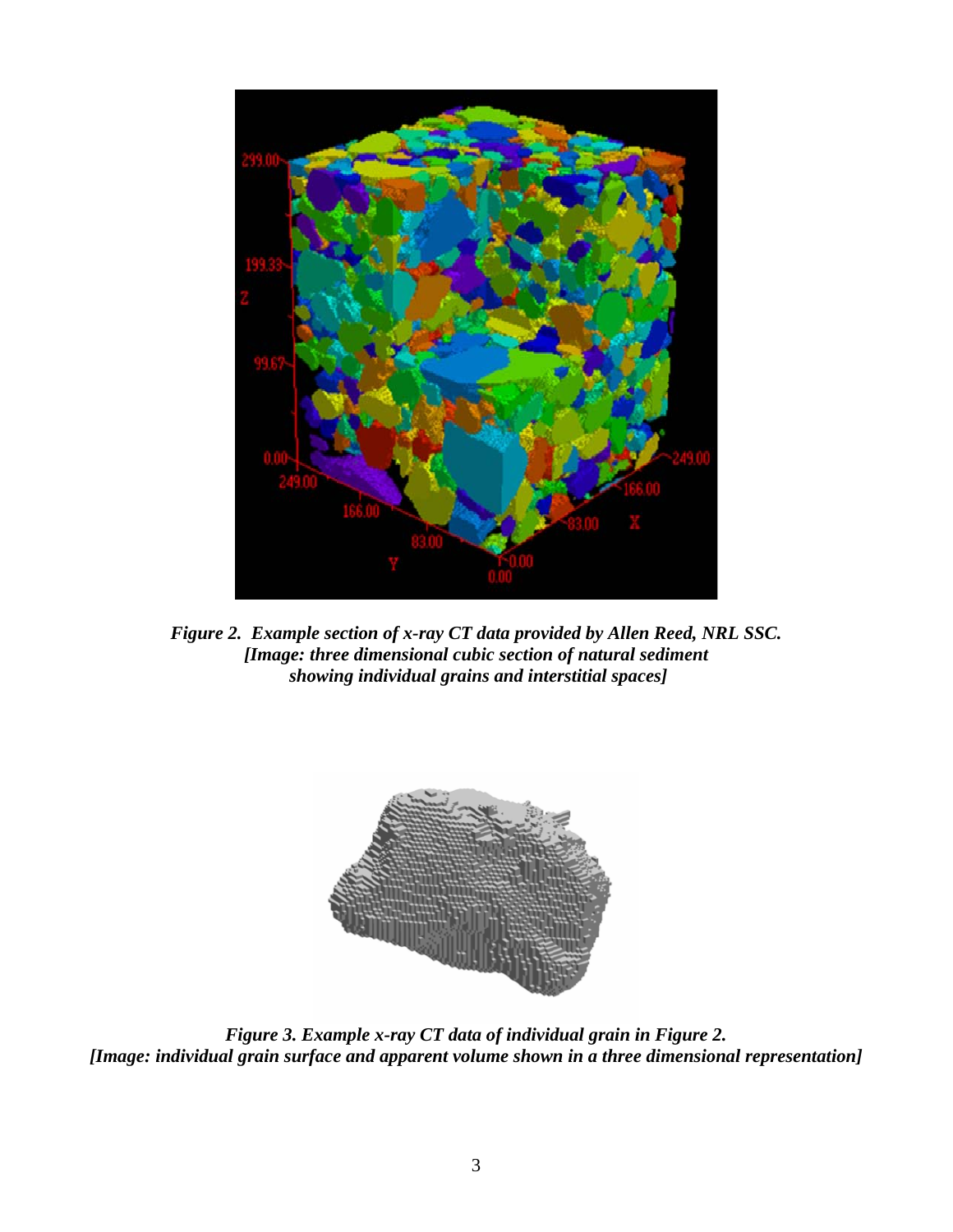Chris Boynton at the University of Miami Physics Department is doing the numerical ray tracing derivation of the BRDF using the grain data from the X-ray tomography measurements of the sediments. Below is an example of the numerically derived BRDF for surface composed of packed spheres.



*Figure 4. Calculated REFF (BRDF normalized to the BRDF of a 100% lambertian reflector ) versus phase angle (0 deg phase angle, direct backscattering) for mixtures of lambertian and clear spheres in a regular close packed array when dry or submerged in water. Illumination is at 0 degrees. [Graph: illustrating fine detail in BRDF data available from numerical calculation and the darkening effect of submerging mixtures of clear and "gray" particles]* 

#### **WORK COMPLETED**

The numerical technique for deriving the BRDF has been extended to deal with random particle properties found in natural sediments. We have also manufactured sample holders that are compatible with obtaining measurements from both the BRDF meter and the x-ray CT device without disturbing the sample surface.

# **RESULTS**

The improved numerical ray tracing technique for deriving the BRDF of surfaces composed of particles with non-symetric properties has been verified against the previous symetric technique. The technique works and we are now planning to test it against x-ray CT data for surfaces composed of spheres and then natural benthic sediments.